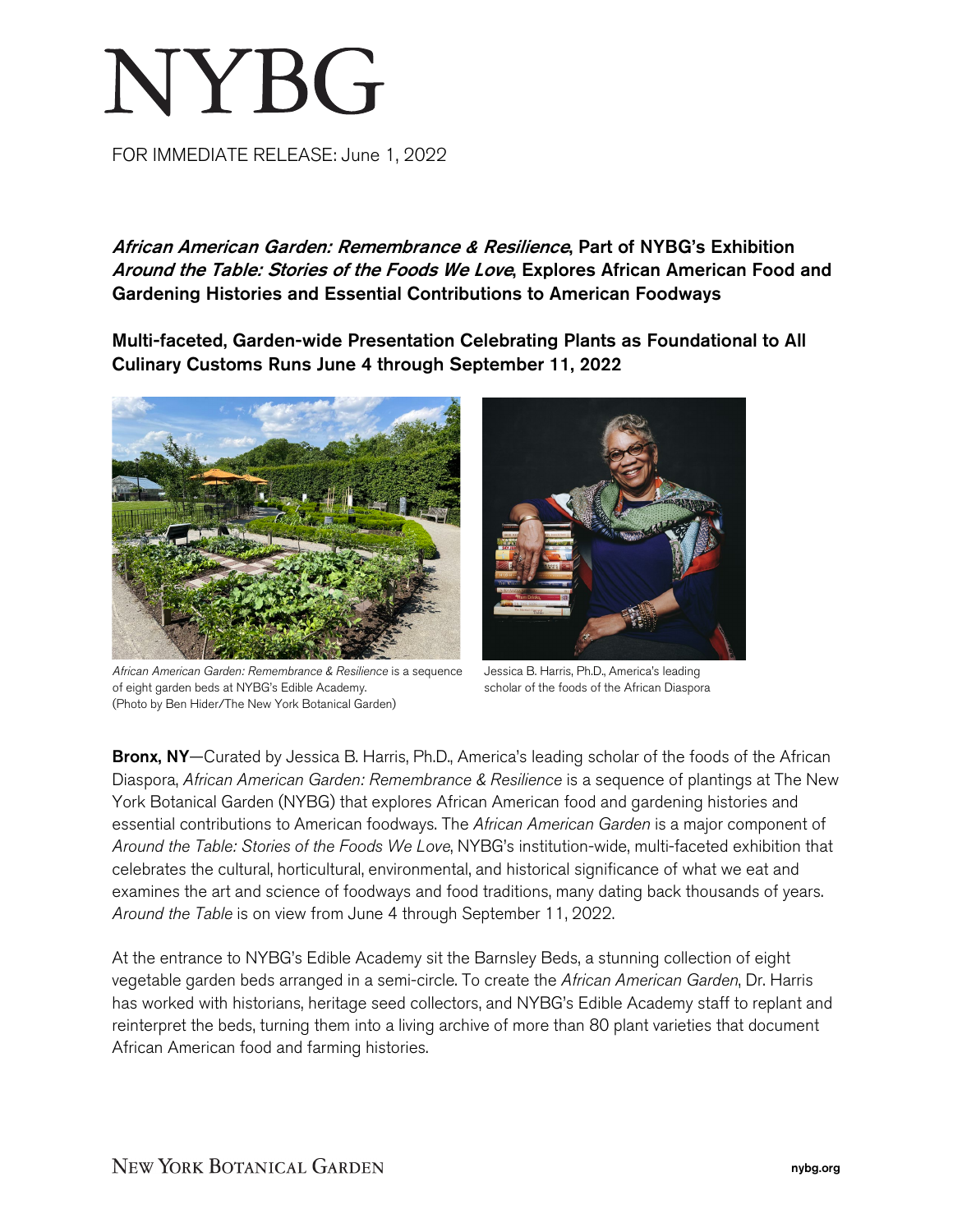"In the eight beds of the *African American Garden*, visitors will find stories of resilience and resistance, remembrance and rebirth told through the plants of our world," said Dr. Harris, who has written 12 books on the foods and foodways of the African Diaspora, including *High on the Hog: How African American Cuisine Transformed America*. "As they explore, they will enter our plant world past and present and learn our history. I hope visitors will leave informed and amazed."

From rice, okra, and other grains and greens to cotton and indigo, watercress, and licorice root, each bed features groups of essential plants grown and foraged for food, dyeing and cloth making, healing, and more. Evoking the kinds of plants free and enslaved Blacks would have kept, the *African American Garden* pays homage to the ancestral knowledge passed down through generations of families and communities.

Interpretive signage provides historical context, tracing the roots of plants brought to America via the transatlantic slave trade, how they were cultivated and prepared primarily in the American South, and how they found their way onto tables everywhere.

The experience also includes an orientation center, shaded seating areas, a Hibiscus Drink Station, and interpretive signs designed by Lawrence E. Moten III, whose credits include Broadway's *Chicken & Biscuits*. A Poetry Walk with six poems by African American poets has been curated by Cave Canem Foundation, the premier home for Black poetry, committed to cultivating the artistic and professional growth of African American poets.

After *Around the Table* ends, the *African American Garden* will evolve over time to tell food stories from across the African Diaspora. It will serve as a diverse and inclusive learning environment for scholars, schoolchildren, and families.

In addition to the *African American Garden*, *Around the Table* offers expansive installations of living edible plants; the work of contemporary artist Lina Puerta; displays highlighting the art and science of edible plants and plant-based cookbooks; and 30 tables designed by Bronx-based artists. Programming for all ages includes "Around the Kids' Table" in the Everett Children's Adventure Garden, Wellness Wednesdays with the NYBG Farmers Market, weekend celebrations, and more. The exhibition provides opportunities to discover the diversity and beauty of plants that are grown for cuisine around the world, to uncover the botanical origins of the foods people think they know, and to cultivate deeper understanding of the environmental and social impacts of food choices.

For more information about *Around the Table: Stories of the Foods We Love* or to purchase tickets, please visit [https://www.nybg.org/event/around-the-table-stories-of-the-foods-we-love/.](https://www.nybg.org/event/around-the-table-stories-of-the-foods-we-love/) 

—more—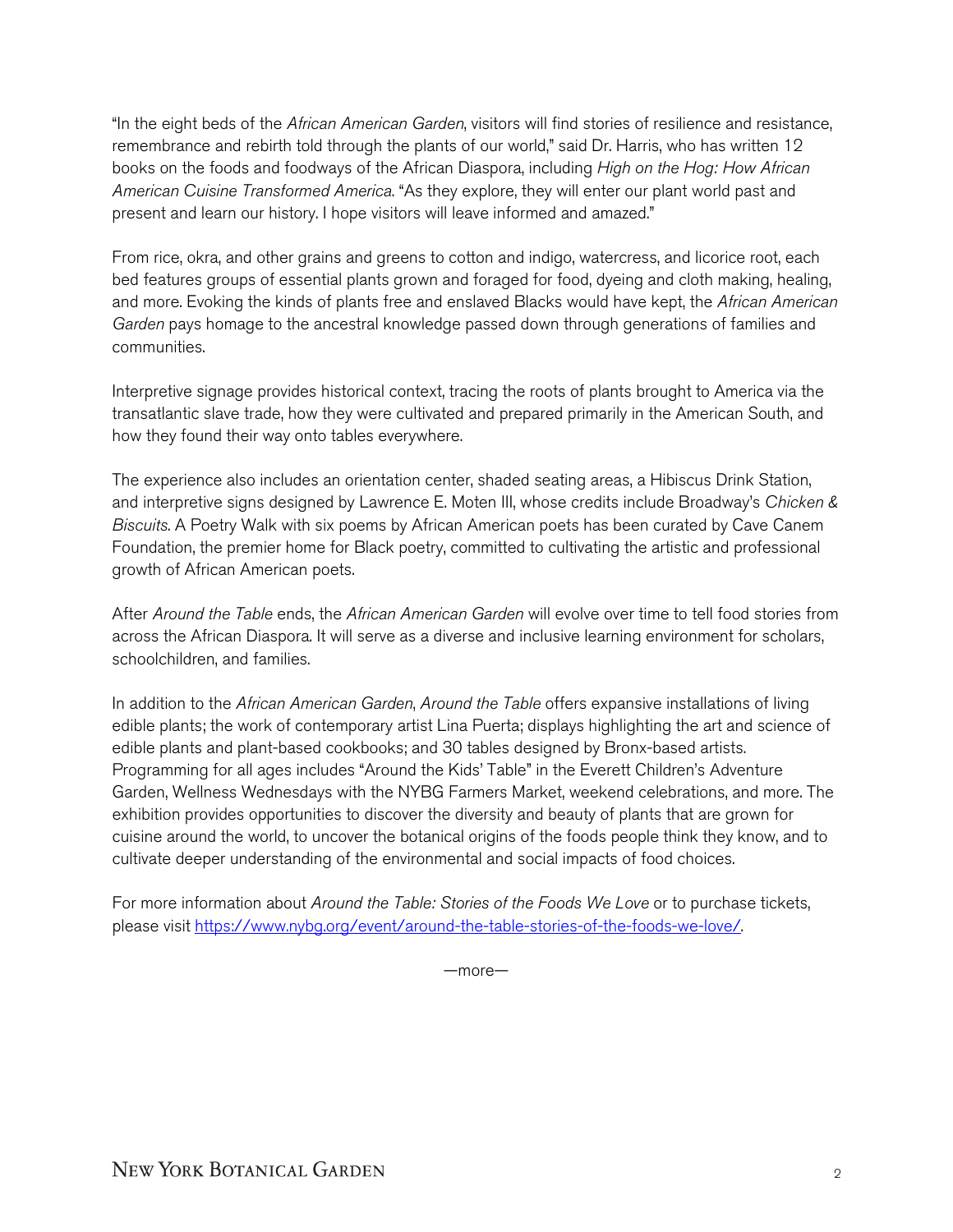### African American Garden: Remembrance & Resilience Plant List

*Bed 1: In the Beginning*

- Cotton (*Gossypium barbadense* 'Long Staple')
- Cotton (*Gossypium hirsutum* 'Nankeen Natural Brown')
- Cotton (*Gossypium hirsutum* 'Sea Island Brown')
- Cotton (*Gossypium hirsutum* 'Mississippi Brown')
- Indigo (*Indigofera suffruticosa* 'Ossabaw Island')
- Rice (*Oryza sativa* 'Carolina Gold')
- Sesame (*Sesamum indicum* 'Sea Island Benne')
- Sugarcane (*Saccharum officinarum* 'Purple Ribbon')
- Tobacco (*Nicotiana tabacum* 'Broad Leaf Orinoco')
- Tobacco (*Nicotiana tabacum* 'Virginia Bright Leaf')

## *Bed 2: Greens*

- Collards (*Brassica oleracea* 'Green Glaze')
- Collards (*Brassica oleracea* 'Alabama Blue')
- Collards (*Brassica oleracea* 'Nancy Malone Wheat Purple')
- Variegated Collards (*Brassica oleracea*)
- Kale (*Brassica oleracea* 'Premier')
- Kale (*Brassica oleracea* 'Lacinato Rainbow Mix')
- Mustard Greens (*Brassica juncea* 'Carolina Broadleaf')
- Mustard Greens (*Brassica juncea* 'Southern Giant Curled')
- Turnip (*Brassica rapa* 'Seven Top')

#### *Bed 3: Grains*

- Rice (*Oryza sativa* 'Carolina Gold')
- Corn (*Zea mays* 'Sea Island White Flint')
- Field pea (*Vigna unguiculata* 'Whippoorwill')
- Field pea (*Vigna unguiculata* 'Fish Eye')
- Pearl Millet (*Cenchrus americanus*)
- Millet (*Eleusine coracana* 'Dragon's Claw')
- Coral Sorghum (*Sorghum bicolor*)

#### *Bed 4: Cookpot*

- Eggplant (*Solanum melongena* 'White Garden Egg')
- Garlic, music (*Allium sativum* var. *ophioscorodon* 'Music')
- Okra (*Abelmoschus esculentus* 'Alabama Red')
- Okra (*Abelmoschus esculentus* 'Sea Island Red')
- Onion (*Allium cepa* 'Red Wethersfield')
- Onion (*Allium cepa* 'New York Early')
- Fish Pepper (*Capsicum annuum*)
- Pepper (*Capsicum annuum* 'Buena mulata')
- Yam (*Solanum tuberosum*)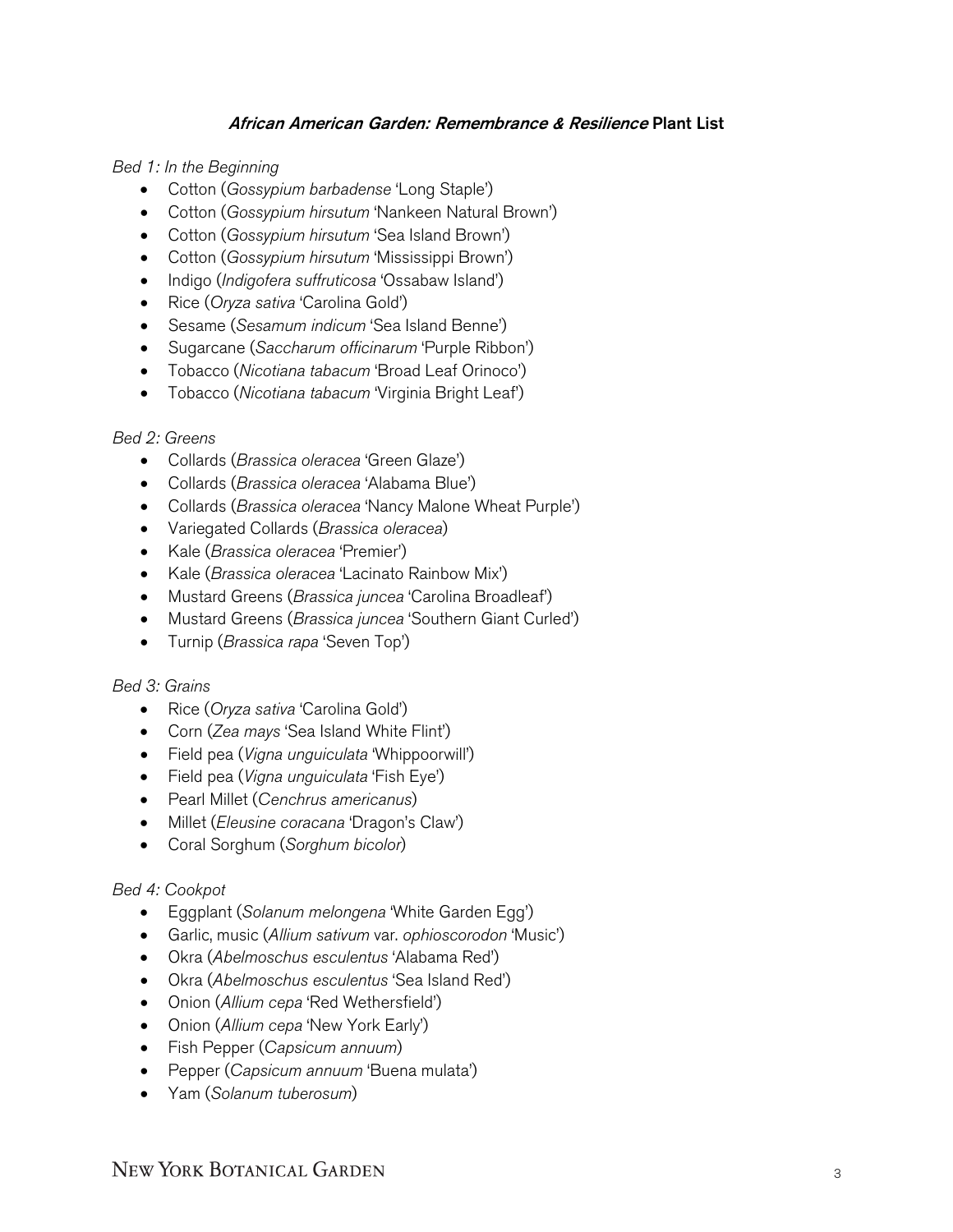- Shallot (*Allium cepa* var. *aggregatum* 'Figaro')
- Tomato (*Solanum lycopersicum* 'Moyamensing')
- Tomato (*Solanum lycopersicum* 'Plate de Haiti')

### *Bed 5: Making & Mending*

- Cotton (*Gossypium hirsutum* 'Sea Island Brown')
- Cotton (*Gossypium hirsutum* 'Arkansas Green Lint')
- Cotton (*Gossypium hirsutum* 'Erlene's Green')
- Cotton (*Gossypium hirsutum* 'Mississippi Brown')
- True Indigo (*Indigofera tinctoria*)
- Indigo (*Indigofera suffruticosa* 'Ossabaw Island')
- Kenaf (*Hibiscus cannabinus*)
- Flax (*Linum usitatissimum*)
- Saw Palmetto (*Serenoa repens*)
- Sweetgrass (*Anthoxanthum nitens*)

#### *Bed 6: Out in the Wild*

- Black raspberry (*Rubus occidentalis*)
- Blueberry (*Vaccinium corymbosum* 'Northland')
- Butterfly milkweed (*Asclepias tuberosa*)
- Chives (*Allium schoenoprasum*)
- Cress, Creasy Greens (*Barbarea verna*)
- Dandelion (*Cichorium intybus* 'Catalogna')
- Dwarf Red Osier Dogwood (*Cornus sericea* 'Kelseyi')
- Mint, Peppermint (*Mentha* sp.)
- Elderberry (*Mentha × piperita*)
- Plantain (*Plantago major*)
- Purslane (*Portulaca oleracea*)
- Rabbits tobacco, Sweet Everlasting (*Pseudognaphalium obtusifolium*)
- Strawberry (*Fragaria virginiana*)
- Sunchoke (*Helianthus tuberosus*)
- Sweet flag root (*Acor Acorus calamus* var. *americanus*)

# *Bed 7: Curing & Conjuring*

- Aloe (*Aloe vera*)
- Catnip (*Nepeta cataria*)
- Collards, Green Glaze (*Brassica oleracea*)
- Okra, Sea Island red (*Abelmoschus esculentus*)
- Ginger, Peruvian yellow (*Zingiber officinale*)
- Gourd, Birdhouse, Bradshaw's (*Lagenaria siceraria*)
- Roselle (*Hibiscus sabdariffa*)
- Licorice root (*Glycyrrhiza glabra*)
- Sage (*Salvia officinalis*)
- Watermelon (*Citrullus lanatus* 'Georgia Rattlesnake')